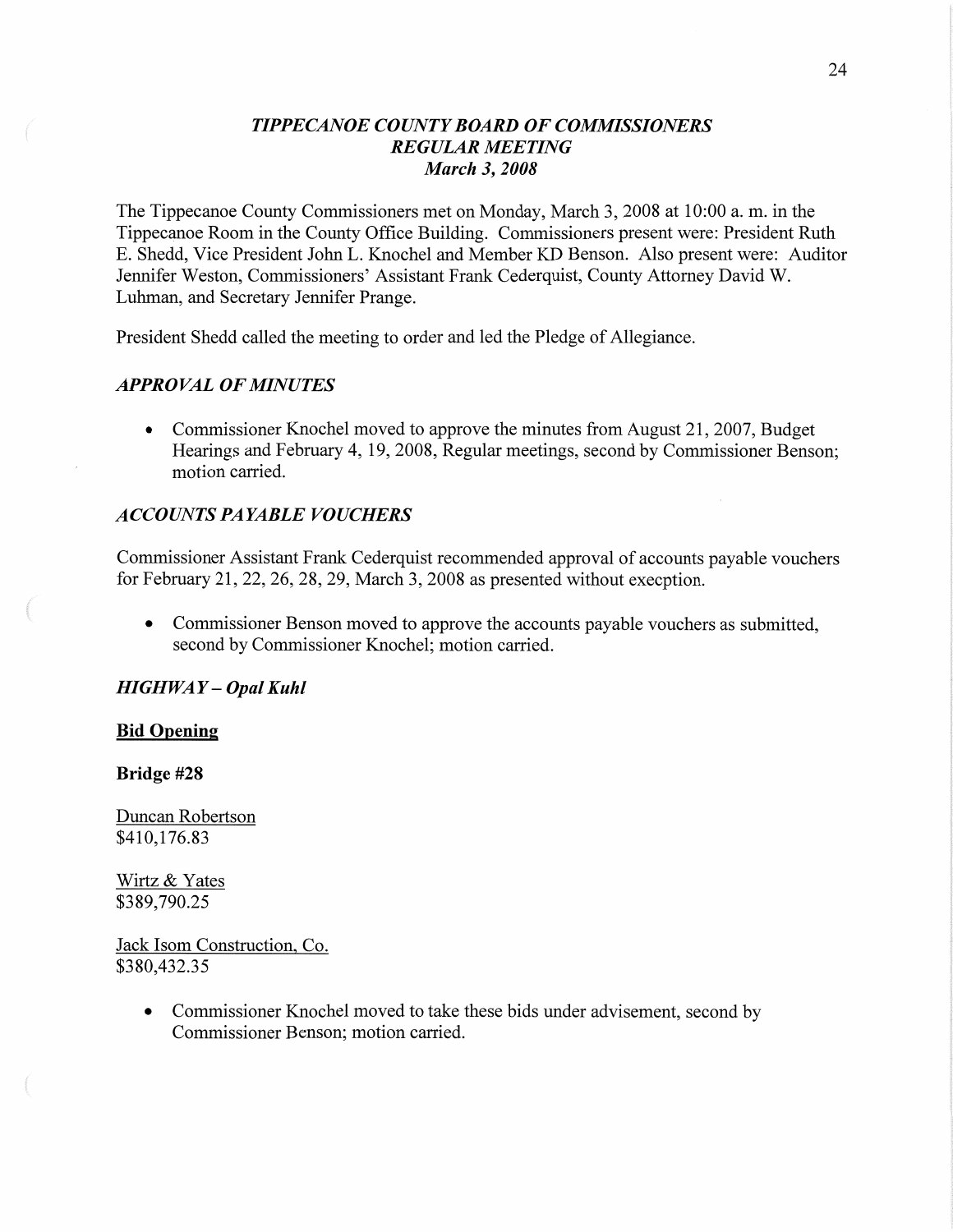## **Bridge** #54 and **Bridge #160**

Milestone \$730,806.60

Jack Isom Construction, Co. \$660,886.18

## Wirtz & Yates \$668,673.50

**0** Commissioner Knochel moved to take these bids under advisement, second by Commissioner Benson; motion carried.

Street Acceptance was presented for approval for Watkins Glen South, part 6, Phase 2, *-* Natalie Lane — 774.52', and Scheck Court — 193.43'With a 3-Year Maintenance Bond for Watkins Glen South, Part 6, Phase II from A & K Construction in the amount of \$18,941.50.

**0** Commissioner Knochel moved to accept the streets as presented with the 3-Year Maintenance Bond as presented, second by Commissioner Benson; motion carried.

A 3-Year Construction Maintenance Bond for work in all right-of—way from Smithville Digital, LLC in the amount of \$5,000 was presented for approval.

**0** Commissioner Knochel moved to approve the 3—Year Maintenance Bond for work in the right-of-way for \$5,000, second by Commissioner Benson; motion carried.

# UZO **ANIENDMENT #57; Ordinance 2008-06-CM**

• Commissioner Knochel moved to hear UZO Amendment #57; Ordinance 2008-06-CM, second by Commissioner Benson; motion carried.

This amendment includes changes regarding the courthouse proximate definition, urban zones in Stockwell, and adult daycare. The amendment establishes text for use in other towns regarding urban zones, allows adult daycares to be located in the same zones as childcare, and prohibits residents on ground floors of CB zoned buildings. Any residences that currently exist are exempt until vacated and converted to businesses.

Commissioner Knochel moved to approve Ordinance 2008-06-CM, second by Commissioner Benson;

Auditor Weston recorded the vote:

Benson Yes Knochel Yes

 $\bigg($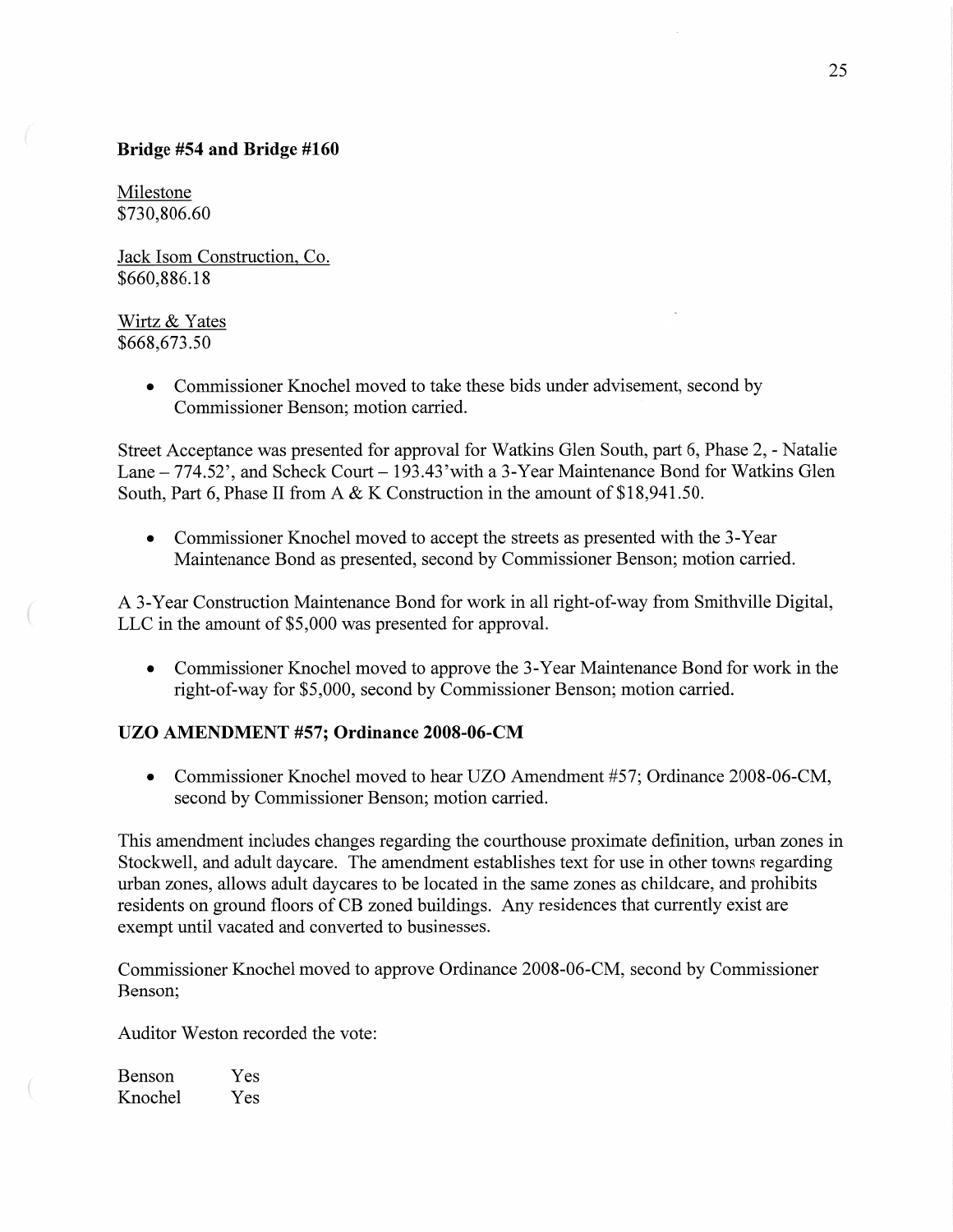Shedd Yes Ordinance 2008-06-CM passed 3-0.

#### *REZONE* **—** *Z-236 7* — *Ronald Kerber (AWto RE):* **Ordinance 2008-07-CM**

• Commissioner Knochel moved to hear and approve Ordinance 2008-07-CM, second by Commissioner Benson; motion carried.

Petitioner is requesting rezoning of 27.98 acres for a proposed 12-lot rural estate subdivision on the south side of Division Road at the Kerber Road intersection, Shelby 26 (NE) & 25 (NW) 23-6.

February 21, 2008 Ref. No.: 08-059

 $\big($ 

Tippecanoe County Commissioners 20 North 3rd Street Lafayette, IN 47901

#### **CERTIFICATION**

#### RE: **Z-2367—RONALD** L. **KERBER** (AW to **RE):**

Petitioner is requesting rezoning of 27.98 acres for a proposed 12 lot rural estate subdivision on the south side of Division Road at the Kerber Road intersection, Shelby 26 (NE) & 25 (NW) 23-6. **CONTINUED FROM THE JANUARY APC MEETING IN ORDER** *T 0 CORRECT* THE *LEGAL DESCRIPTION FINAL*   $CONTINUANCE.$ 

Dear Commissioners:

As Secretary to the Area Plan Commission of Tippecanoe County, I do hereby certify that at a public hearing held on February 20, 2008 the Area Plan Commission of Tippecanoe County voted 11 yes *-* 0 no on the motion to rezone the subject real estate from AW to RE. Therefore, the Area Plan Commission of Tippecanoe County recommends to the Tippecanoe County Commissioners that the proposed rezoning ordinance be APPROVED for the property described in the attachment.

Public Notice has been given **that** this petition will be heard before the Tippecanoe County Commissioners at their March 3, 2008 regular meeting. Petitioners or their representatives must appear to present their case. Sincerely,

Sallie Dell Fahey /s/ Executive Director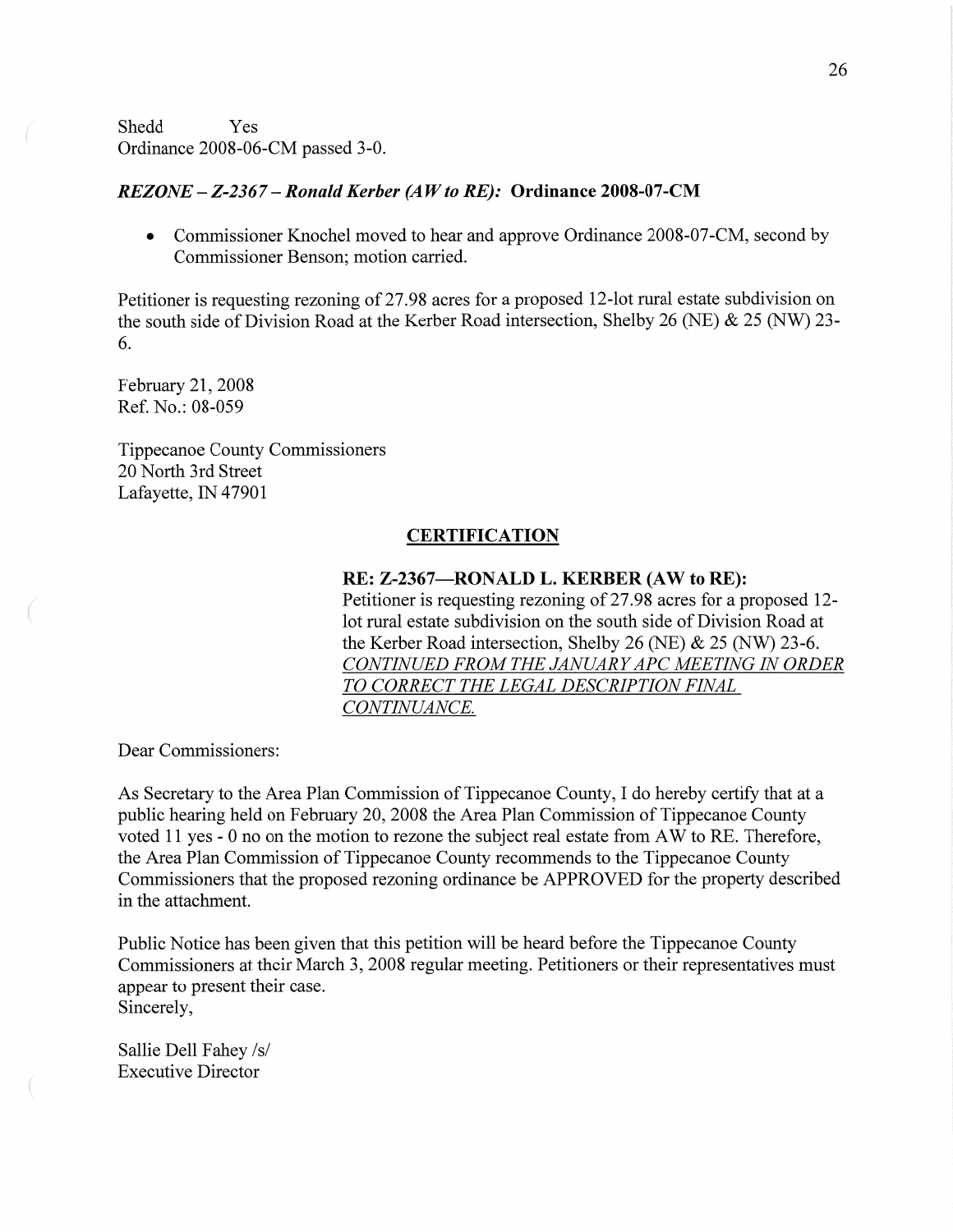Joe Bumbleberg with Ball Eggleston spoke on behalf of the petitioner. He acknowledged the proposed rezone is part of a larger proposed development. The request includes twelve lots and is requested RE zoning to preserve the natural benefits in the area. The rezone meets all RE qualifications, and Mr. Bumbleberg confirmed the petitioner is able to comply with the technical details, requirements and standards as suggested from the Area Plan Commission.

Auditor Weston recorded the vote:

| <b>Benson</b> | Yes |
|---------------|-----|
| Knochel       | Yes |
| Shedd         | Yes |

Ordinance 2008-07-CM **passes** 3-0.

## *CASA* — *Coleen Hamrick*

Director Coleen Hamrick presented **information** regarding new positions. She reported additional funding is available from the state to support the CASA program. Director Hamrick created new positions and re-structured existing positions to meet the needs of Tippecanoe County. The new Clerical, Office Manager, Intake Coordinator and Volunteer Coordinator positions will be partially funded through the general **fund** and benefits will be funded through state **funds.** 

- **0** Commissioner Knochel moved to approve the new positions for **CASA,** second by Commissioner Benson; motion carried.
- **0** Commissioner Benson moved to eliminate the regular part time Office Manager position, second by Commissioner Knochel; **motion** carried.

## *GRANTS* **—** *Rebecca Humphrey*

Youth Services Director Rebecca Humphrey requested approval to apply for two Indiana Criminal Justice Institute grants. The Accountability Program grant request is for \$31,160.97 with a cash match of \$3,464 obtained through the Drug Free Coalition.

• Commissioner Knochel moved to approve the request to apply for the ICJI grant as requested, second by Commissioner Benson; motion carried.

The second application for a \$10,000 Management Information System **Enhancement** grant will provide funding for the Quest program used in the court system. She noted **a** \$1,100 match was available from the current capital outlays for annual maintenance fees.

**0** Commissioner Knochel moved to approve the request to apply for the Management Information System grant, second by Commissioner Benson; motion carried.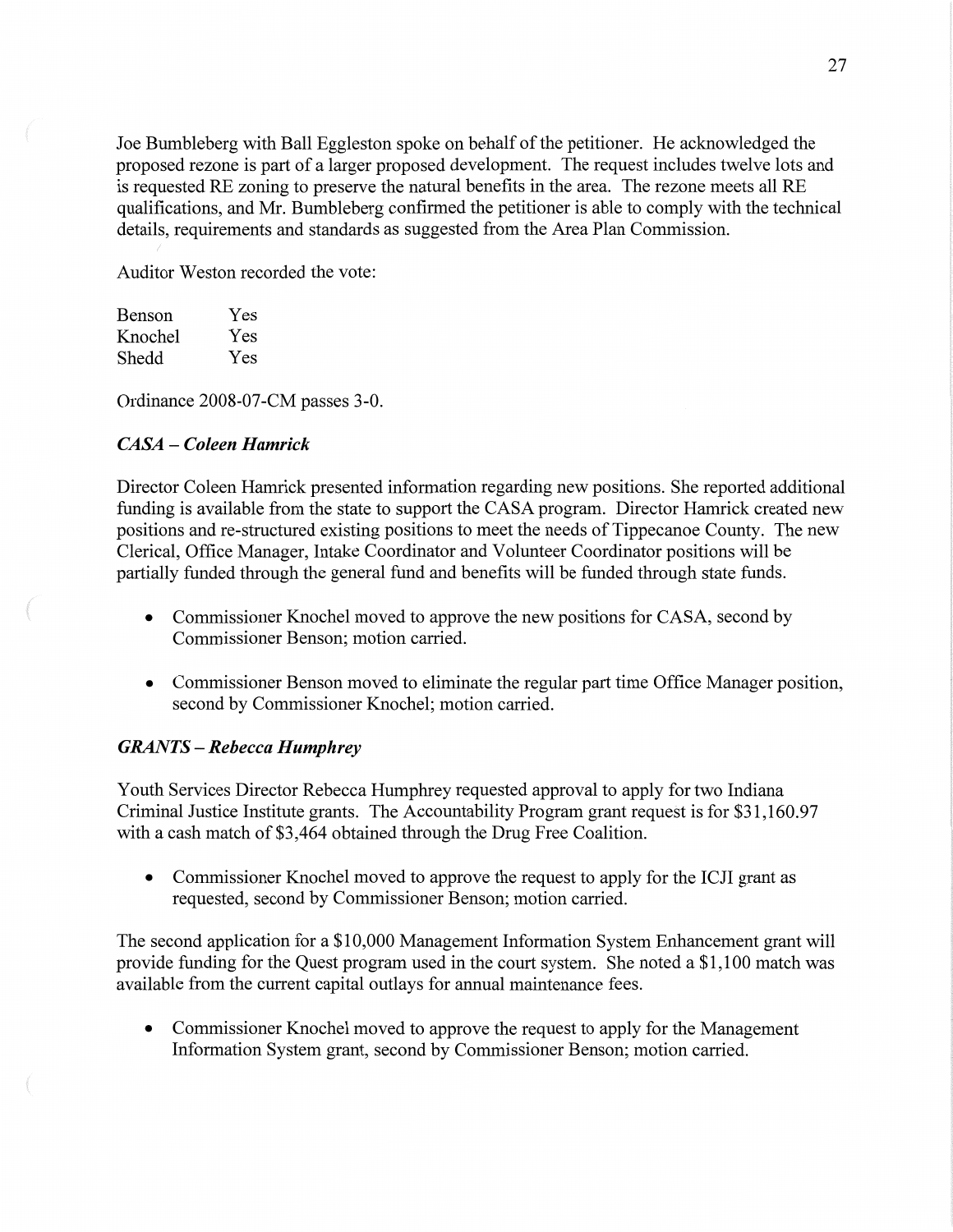Director Humphrey explained the state is allowing a 6-month continuation of the Title II *-* Formula grant. Grantees are allowed to apply for a 6-month extension of the current grant in order to **remain** funded through **a** transition to a new grant cycle.

*0* Commissioner Knochel **moved** to approve the application for the Title II Formula gran<sup>t</sup> as requested, second by Commissioner Benson; motion carried.

# *RESOLUTION 2008-08-C1W; APPROVING FORM* OF *LEASE (FOCUS JUVENILE*  SER VI CES *PROGRAM*

Postponed

# *PROFESSIONAL SERVICES AGREEMENT WITH* DLZ FOR *COMMUNI T Y CORRECTIONS*

Commissioner Knochel confirmed a study will be performed to determine services needed to repair the Community Corrections building.

**0** Commissioner Knochel moved to approve the Professional Services Agreement with DLZ, second by Commissioner Benson; motion carried.

# *APPLICATIONS TO THE VILLA*

*0* Commissioner Knochel moved to approve the applications for Ronald Franklin Shearon, Alicia S. Fletcher, and Mary E. Parker to the Tippecanoe Villa, second by Commissioner Benson; motion carried.

## *UNFINISHED/NEW BUSINESS*

Attorney **Luhman** reported the commissioners have an agreement with the Tippecanoe Emergency Ambulance Service and Sister of Saint Francis, **Inc.** /GLHS for services. The Sisters of Saint Francis Health Services, **Inc.** dba Saint Elizabeth Regional Health are requesting approval of assignment of the contract under the new name.

• Commissioner Knochel moved to approve the assignment of contract for the Sisters of Saint Francis Regional **Health** and authorize the president to sign the agreement, second by Commissioner Benson; motion carried.

Commissioner Knochel suggested the commissioners meet for a discussion regarding a architect for the juvenile center on Wednesday, March 5, 2008 at 9:00 a. m.

## *REPORTS* ON *FILE*

Treasurer Weights & Measures Clerk of Circuit Court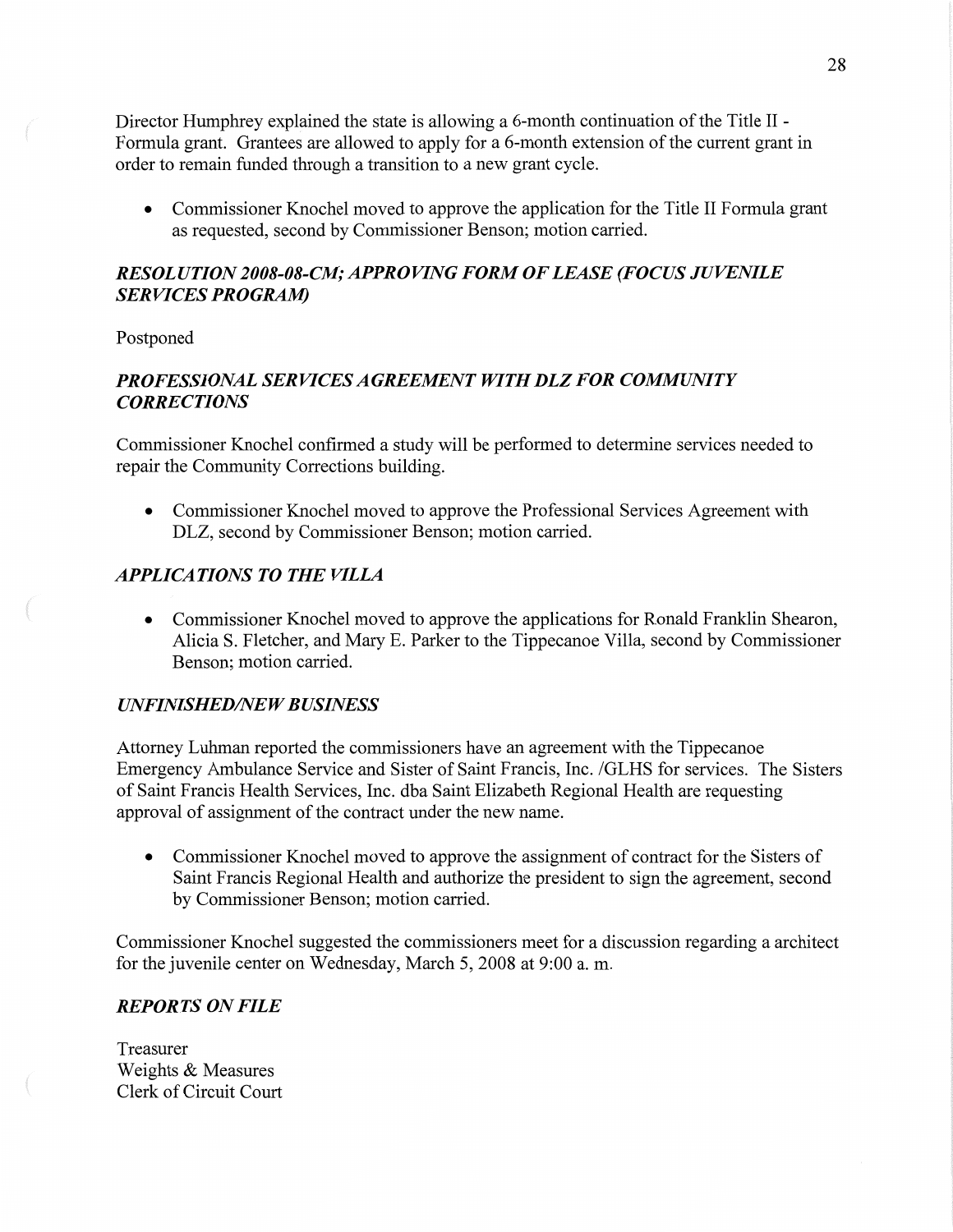## *PUBLIC COMMENT*

None

**0** Commissioner Knochel moved to recess until Wednesday, March 5, 2008 at 9:00 a. m.

### *RECONVFNED*

Commissioner Shedd reconvened the meeting from March 3, 2008.

## *RESOL U T* ION *2008-08-C1W; APPROVING FORM* OF *LEASE (FOCUS JUVENILE*  SER *VICES PROGRAM)*

Attorney Luhman gave details regarding the proposed resolution for the FOCUS program. The resolution states the county will lease space for the FOCUS Juvenile Services Program from the YWCA for the purpose of providing office space. As required, a petition with 50 taxpayers requesting the lease of the office facilities is on file in the Auditor's **office.** A public hearing is scheduled for April 7, at **10:00** a. m. at the Commissioners Regular meeting.

Youth Services Director Rebecca Humphrey confirmed the new lease will take the place of the current lease at the 629 S.  $6<sup>th</sup>$  Street building. The new lease will be for \$8,118, and will provide additional space for Juvenile Alternative and the JAMS program. The lease is for 2 years, and Director Humphrey requested it be retroactive to March 3, 2008,

*0* Commissioner Knochel moved to approve Resolution 2008-08-CM; Approving Form of Lease, and set a public hearing on **April** 7, 2008 at 10:00 a. m., second by Commissioner Benson; motion carried.

## *PURCHASE* OF *PROPERTY*

Dan Teder, Reiling, Teder and Shirer, representing the Commissioners in the purchase of properties for the juvenile center, presented an offer to purchase real estate for the Duncan Road property. The property is 25.858 acres located close to the Tippecanoe County Jail. Mr. Teder explained the commissioners have provided \$10,000 in earnest money to the seller with the possibility of a refund in first 60 days if negotiations are not successful.

Commissioner Knochel thanked Attorney Dan Teder for his hard work and efforts on the purchase of property for the juvenile center.

With regards to the Elston property, Mr. Teder suggested the commissioners keep all opportunities open until a final decision has been made on the location of the center.

**0** Commissioner Knochel moved to accept the offer to purchase from **Canal** Partners, LLC, 2600 Duncan Road' for 25.858 acres more or less, second by Commissioner Benson; **motion** carried.